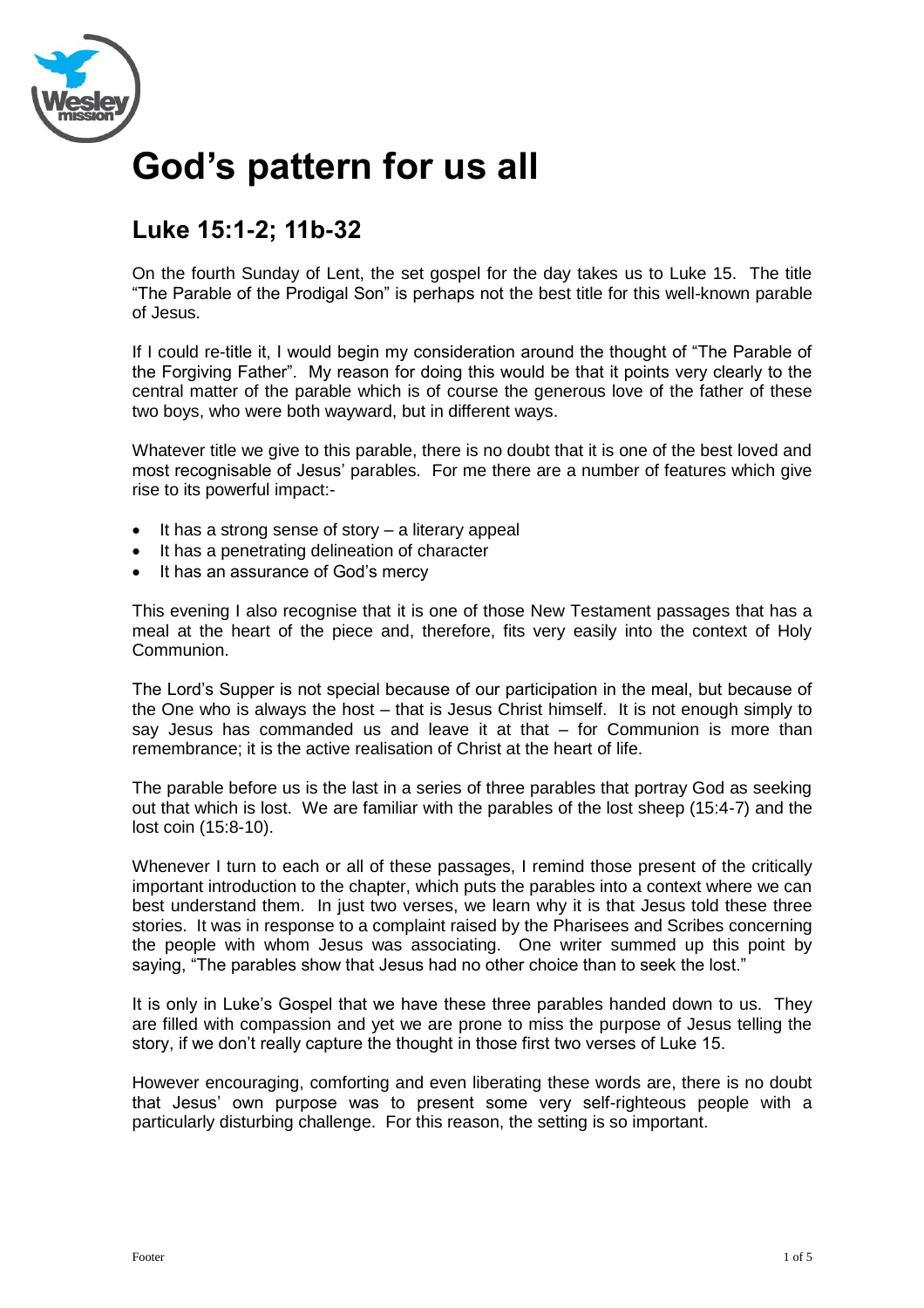

If we insist on using the thought of prodigal, then we should call it "The Parable of the Prodigal Sons". Both sons were wasting their lives; the younger son wasted his inheritance in irresponsible living and the elder son was wasting the gift of life and of building a genuine relationship with his brother, because he was too self-righteous.

Knowing that this address is in the context of Holy Communion here in the Wesley Theatre, I want to emphasise the message of repentance and faith.

We often find that the word "Repentance" causes a response within us. Repentance has been variously defined. C S Lewis in his wonderful Mere Christianity expresses it like this: "Repentance … is not something God demands of you before he will take you back … it is simply a description of what going back to him is like."

In simple language, it is the inner-attitude that motivates our response once we recognise just who we are. The tax collector in another of Jesus' parables said, "God have pity on me, a sinner!" (Luke 18:13)

We remind ourselves of the story that Jesus presents us with. Here is a father, possibly grieving more because of the occasional rumours that may have come back from distant places, telling him of a wasted young life. Perhaps the same rumours had reached the ears of the elder son. The father watches daily for the boy's return. Some might say, believing against all the odds that one day his son will "come to himself". His faith is justified and one day he recognises the familiar figure on the hillside and goes to meet him. Without any questioning, he restores him to the family and all in an atmosphere of rejoicing and feasting.

At the same time that all this occurs, the elder brother simply refuses to join in the welcome, resentful of all the long years of hard work which would appear on the face of it to matter less to his father than his loose-living brother who has just returned home.

You can just imagine how the Pharisees would feel if they had found themselves identified with the older brother. They were a people who were grumbling and consumed by bitterness, made all the more acute because the crowds had appeared to go after Jesus. I recall the words of a preacher I knew well, who reminded his congregation, "If you have ever felt a little sorry for the elder brother, you are unconsciously feeling a little sorry for the Pharisees."

In relating this parable to the thought of repentance and faith, I offer you three aspects which I hope you will find helpful:-

#### **The need to come to our senses**

A great preacher once took this parable and preached a series of ten sermons on Sunday evenings at the heart of the city of York. He opened one of his sermons with these words, "It has that sign and hallmark of all great literature: that it never palls. It may be read, in one sense, in five minutes. In another sense, it takes more than a lifetime to read."

In verse 17, we are told, "When he came to his senses …" There came a moment of piercing clarity when his eyes were opened:-

 Perhaps as he put a piece of carob pod into his mouth, having just snatched it from under the snout of a pig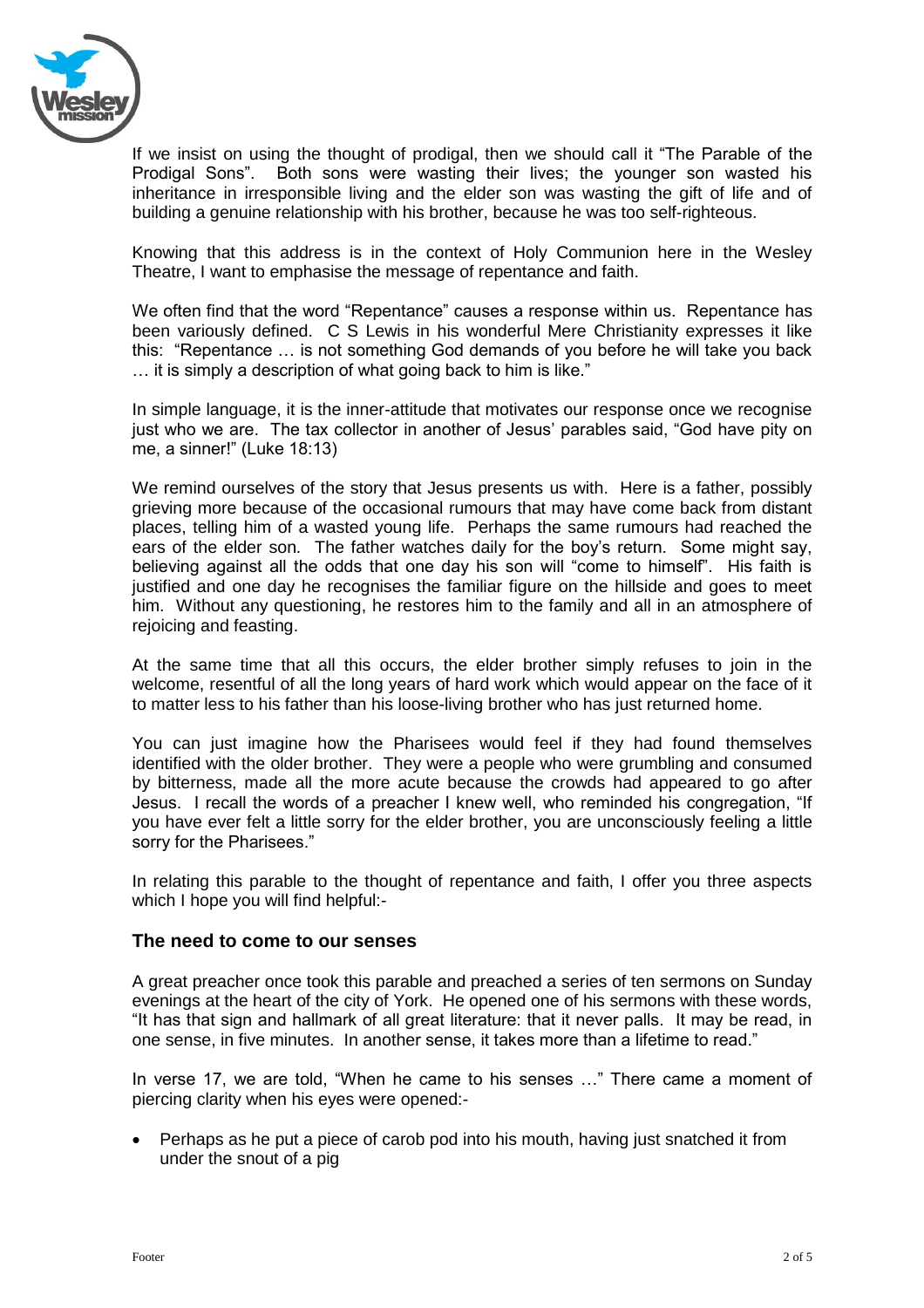

- Perhaps it was a vivid memory. It was not so much about himself or his father, but the fact that the foot-servants were better looked after than the situation he had created for himself
- Perhaps it was his own wasted limbs that reminded him that he was starving to death

Such moments of startling self-revelation are not uncommon in human experience. It sometimes takes an experience of this kind to bring us to our senses. We have missed the mark of God's calling in our lives. If we are to enter into the most sacred mystery of God's table, then there needs to be on our part a realisation of our own sinfulness and selfishness.

The danger of talking about coming to our senses is that we seem to relate this to someone who has lost their senses in some obviously dramatic way. Our understanding of sin must not be relegated to those who might have committed some great indiscretion or whose nature is bent upon evil – selfishness and sin is something all of us have to face up to.

The work of God in Christ is directly related to our need of forgiveness for our sins. It is only as we come to our senses that we can open our hearts to the meaning of this table and receive all the riches that God so freely offers.

Many a prodigal never leaves home! He or she may sit there and take everything they can, often working hard at their own responsibilities, while selfishness destroys them from within. Whatever our situation, to come to his table, we need to come to our senses.

#### **The need for meaningful repentance**

For the one in the far country, this would clearly mean he would have to return to his father. The leaving of the far country and whatever employment was his indicates the true meaning of repentance – which is a 180 degree turnaround.

There is an increased emphasis today upon penitence, which is the sorrow for our sins – and that is healthy, but we must not lose the importance of repentance.

We receive no good from the Lord's Supper if we continue to live in the same way after Communion as before it, then we have lost its true meaning. It is not the receiving alone, but the inner-attitude of the reception.

We cannot come to the Lord's Table with spite, hatred and resentment. To be repentant means "to give up" and "to forsake".

In Old Testament days, people signified their repentance by wearing the roughest of clothing and by putting dust and ashes on their heads.

It may be sad for some younger people to hear me say that I like "The Sound of Music" but a moment in the film that is always difficult for me is when Julie Andrews sings, "Nothing comes from nothing. Nothing ever could. Somewhere in my youth or childhood, I must have done something good."

When good things happen to us in our lives, they do not occur as a reward; they come because God is good. It is in his character, not ours, that we find the basis of all our blessings.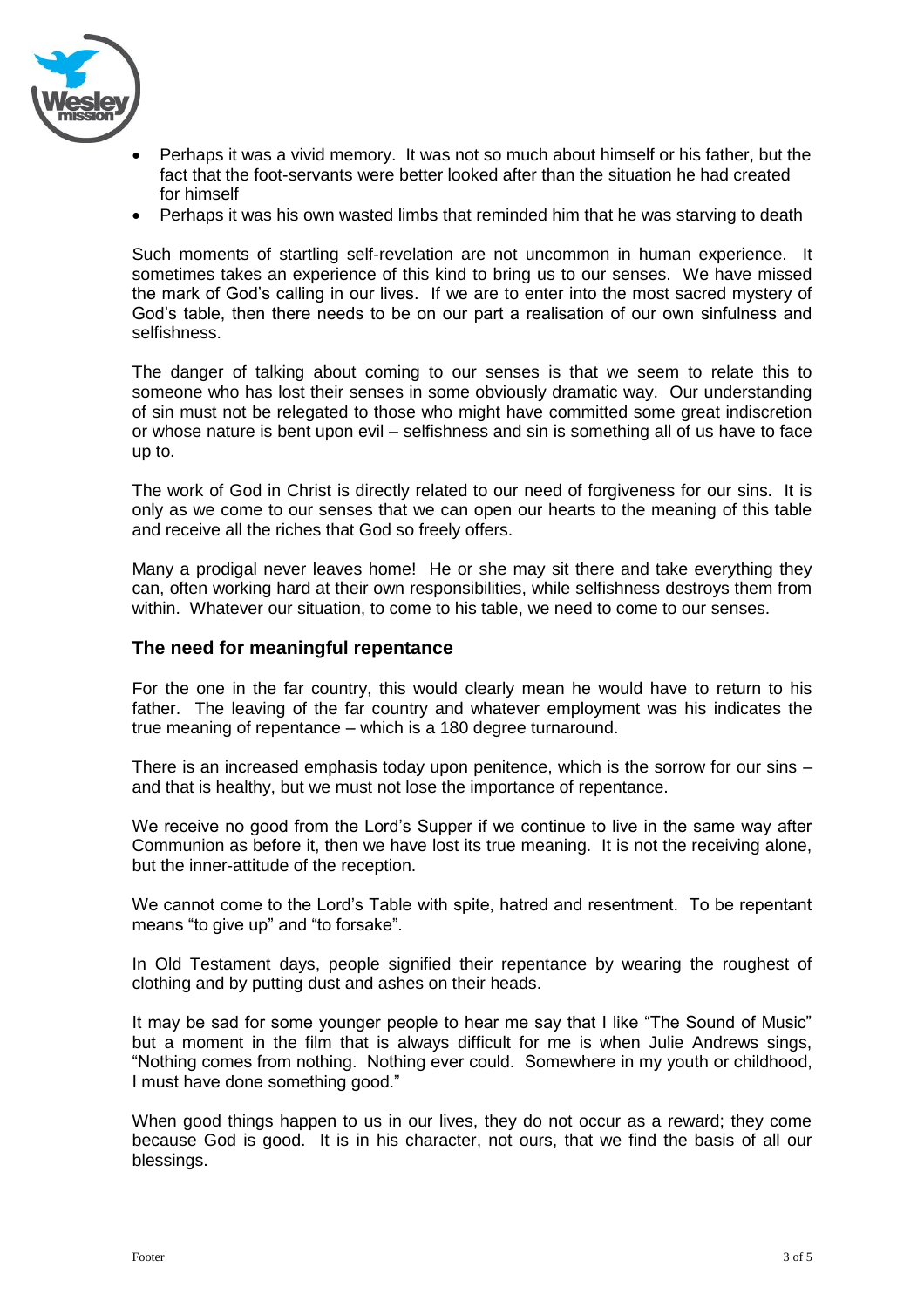

Repentance is a stabbing moment of self-revelation. Like a searchlight, it would go through the younger son's life picking out all he had done and all he had been. It is the power that enables him to say, "I will set out and go back to my father and say to him: Father, I have sinned against heaven and against you." (v.18).

### **Faith remains the key to life**

It was an act of faith on the part of the younger son that he decided to go home. He believed that his father was good and merciful and knew he would not turn him away.

The father had every right to refuse admission to his table when the fattened calf had been killed, but he did not. The faith of the wayward one was rightly placed.

His father ran out to meet him, called for clean clothes, ordered a ring and had clean water brought for a bath, as well ordering that the best food be served.

We can well understand how unreasonable this would seem to the brother who had stayed at home. But it is a parable that speaks about faith. The unattractive facet of the elder brother is demonstrated in every word he speaks. (v.29)

The unworthiness of the younger son is demonstrated in the way he returned to his father. He did not say, "I have lived a good life – if anyone has a right to come home it's me!"

The prayer of humble access is a very meaningful prayer which picks up the real entrance to Holy Communion.

The gospel has a sense of paradox, in that it turns things upside down:-

- The death of Christ becomes the doorway to life
- The place of the lowest perception can be the start of something wonderful
- The way of repentance opens up the way of faith

I had a local preacher in one of my appointments who used to be a minister but chose to take up education and he became a head teacher. Frank wrote very wisely on the parables of Jesus Christ. When reflecting upon Luke 15, he wrote at length about mercy which, for him, was a consequence of faith.

He concluded his thoughts on mercy by saying, "I have stressed all this, perhaps at too great a length, because most of us find it hard to be consistently merciful. And some normally compassionate people who can be forgiving enough in a private capacity are radically changed when they don the cloak of citizenship, or sit in a church council. They display unbelievably harsh attitudes to delinquents in society, and even to people in their own churches who offend their particular values. I think the reason for this lies in the inbuilt resistance to mercy which is part of our human inheritance.

Yet Jesus calls us to share in the joy of God's pardoning love. As I continue in my pilgrimage, as you do, I have come to a conviction that nothing is more likely, on our part, to shut us out from the blessing of God's kingdom than the inability to forgive and be merciful."